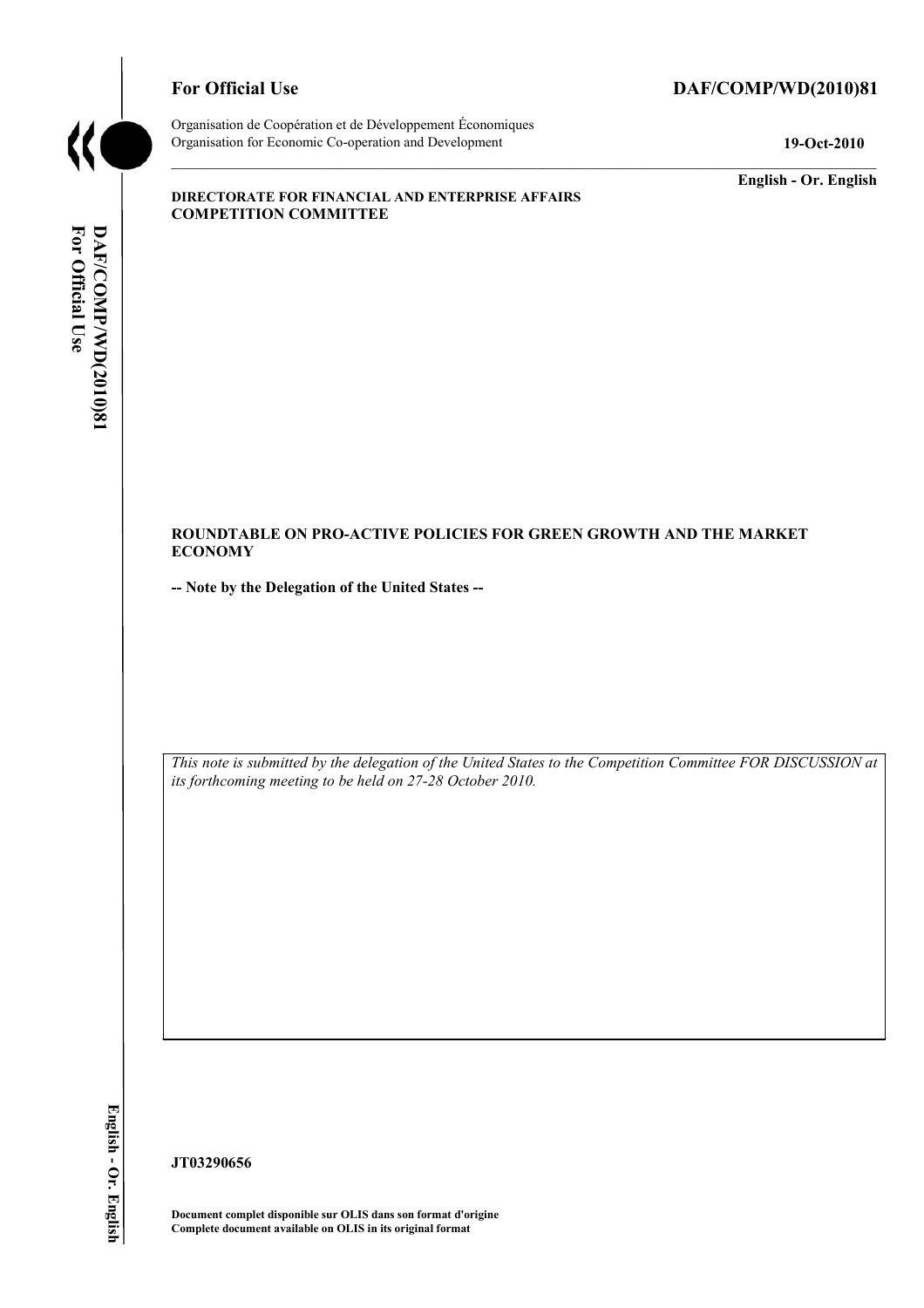# **ROUNDTABLE ON PRO-ACTIVE POLICIES FOR GREEN GROWTH AND THE MARKET ECONOMY**

## **-- Note by the United States --**

## **1. Introduction**

1. In actively pursuing their mission to safeguard a robust competitive process, the U.S. antitrust agencies (Federal Trade Commission (FTC) and United States Department of Justice (DOJ)) work with other governmental agencies on issues related to supporting and improving environmental quality. This submission describes recent antitrust agency initiatives in this field, including comments on energy market policy issues, participation in the U.S. government's interagency Subcommittee on Smart Grid, and reviewing the competitive effects of energy conservation standards proposed by the Department of Energy for appliances. This submission concludes with a description of emissions permit trading systems in the U.S., and carbon offset programs and renewable energy certificates.

## **2. Energy market policy comments**

2. The FTC recently submitted two comments to the Federal Energy Regulatory Commission (FERC) that address competition and green growth issues in the energy market.<sup>1</sup>

3. In an April 8, 2010 submission, the FTC commented on the integration of variable energy resources (VERs), such as wind and solar generators, into the United States' electric power grid.<sup>2</sup> VERs are called "variable" because, unlike traditional thermal generators (such as fossil-fueled and nuclear plants) that produce power predictably, they do not produce power at a constant rate. The FTC comment provided recommendations that, if adopted, would modify electricity markets to allow these variable resources to compete more efficiently by rewarding the facilities and programs that can supply power and ancillary services at a competitive cost for consumers. The comment also described how to integrate VERs into the process of balancing the supply of power produced with consumers' consumption of power. The FTC's comment highlighted the need to "support competition among technologies to deliver desired outcomes at the lowest cost to society."<sup>3</sup> Costs to society include the indirect costs from pollution and environmental degradation.<sup>4</sup> In particular, the FTC stated that:

*"In the short term, efficient markets require existing plants and firms to compete to supply power and meet environmental goals and renewable portfolio requirements at the lowest cost to ratepayers. In the long term, emerging demand- and supply-side technologies should be able to compete with incumbent thermal and renewable technologies."5* 

 1 Comment *available at* http://www.ftc.gov/os/2010/04/V100009ferccomment.pdf and http://www.ftc.gov/os/2010/05/100521fercdemand.pdf.

<sup>2</sup> Comment *available at* http://www.ftc.gov/os/2010/04/V100009ferccomment.pdf

<sup>3</sup>*Ibid*., at p. 5.

<sup>4</sup>*Ibid.*, at p. 1.

<sup>5</sup>*Ibid*., at p. 5.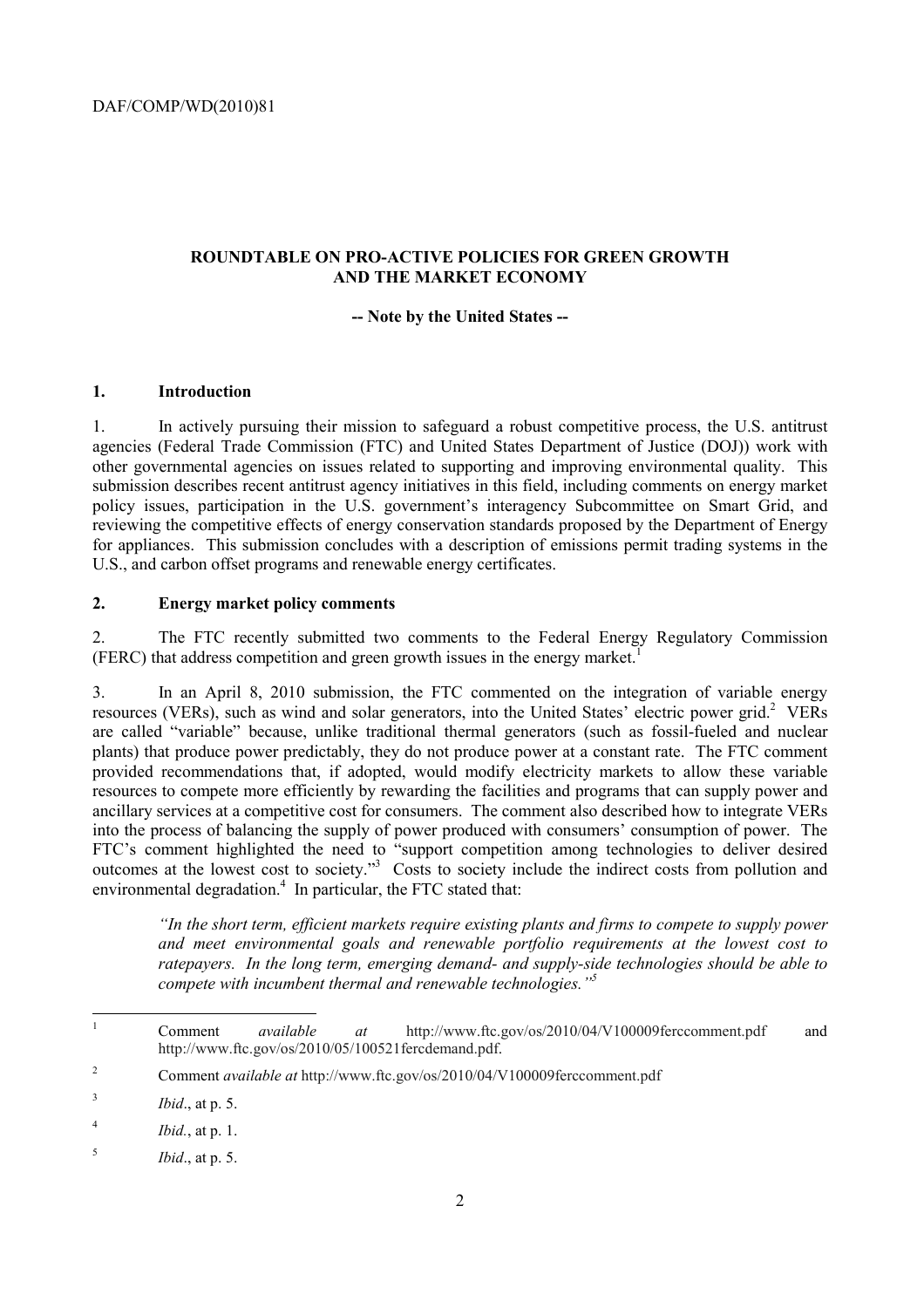4. The comment also stated that "renewable portfolio standards and other environmental policies are efforts to reduce costs to society to make costs to ratepayers better reflect costs to society."<sup>6</sup>

that does not fully incorporate social costs necessarily will lead to an inefficient amount of demand response.<sup>8</sup> 5. In a subsequent May 13, 2010 submission, the FTC commented on demand response compensation in organized wholesale energy markets.<sup>7</sup> Demand response programs pay customers to reduce their use of electric power to a level below their "normal" usage level during greater scarcity periods, such as during hot summer afternoons when many people are running their air conditioners. By lowering the peak demand for energy, demand response programs reduce the need to construct new generation units necessary for meeting the infrequent "peak" use periods. The FTC's comment highlighted the need for an adequate compensation program for retail consumers, critical drivers of demand response programs, as a necessary factor to improve the competitiveness of organized wholesale energy markets. In particular, the FTC suggested introducing a method to compensate demand response that better reflects the full social costs of power, such as environmental degradation from power plant pollution. An electricity rate

## **3. The Smart Grid project**

6. On July 12, 2010, the U.S. National Science and Technology Council (NSTC) Committee on Technology announced the establishment of a Subcommittee on Smart Grid. The purpose of this subcommittee is to establish an interagency process that will further the goals of President Obama's comprehensive energy plan. The FTC is playing an advisory role in the Subcommittee. The Subcommittee aims to promote and implement the smart grid technology system as a way to reduce harmful emissions and foster competition in the global market for clean energy technologies.<sup>9</sup> The smart grid is defined as:

*An automated electric power system that monitors and controls grid activities, ensuring the twoway flow of electricity and information between power plants and consumers -- and all points in between. Up and down the electric power system, the Smart Grid will generate billions of data points from thousands of system devices and hundreds of thousands of consumers. What makes this grid 'smart' is the ability to sense, monitor, and, in some cases, control (automatically or remotely) how the system operates or behaves under a given set of conditions.*<sup>16</sup>

 environmental benefits highlights the role of the smart grid in reducing emissions at a lower cost than 7. Although the Subcommittee has yet to release any public documents, numerous studies already are available on the government's smart grid website. In particular, a study on the smart grid's many new clean energy technologies. This study also foresees a 4% worldwide emission reduction in 2020 thanks to smart grid technologies.11 The U.S. submission to the WP2 roundtable on *Electricity: Renewables and Smart Grids* in February 2010 discusses some of the competition issues relating to smart grid technology.<sup>12</sup>

<sup>9</sup>*See* Smart Grid's official website http://www.smartgrid.gov.

 <sup>6</sup>*Ibid.* 

 $\overline{7}$ 7 Comment *available at* http://www.ftc.gov/os/2010/05/100521fercdemand.pdf.

<sup>8</sup>*Ibid*., at p. 9. There is no clear consensus on the ideal level of compensation for demand response, and the FTC's position is one of a number of approaches reflected in comments submitted to FERC addressing this matter.

<sup>10</sup>*See* http://www.smartgrid.gov/basics.

<sup>11</sup>*See* Alex Zheng, Bruce Renz, Joe Miller, *Your Smart Grid environmental Benefits Toolkit*, available at http://www.smartgrid.gov/sites/default/files/pdfs/your\_smart\_grid\_environmental\_benefits\_toolkit\_11-2008.pdf.

 $12$ 12 DAF/COMP/WP2/WD(2010)9.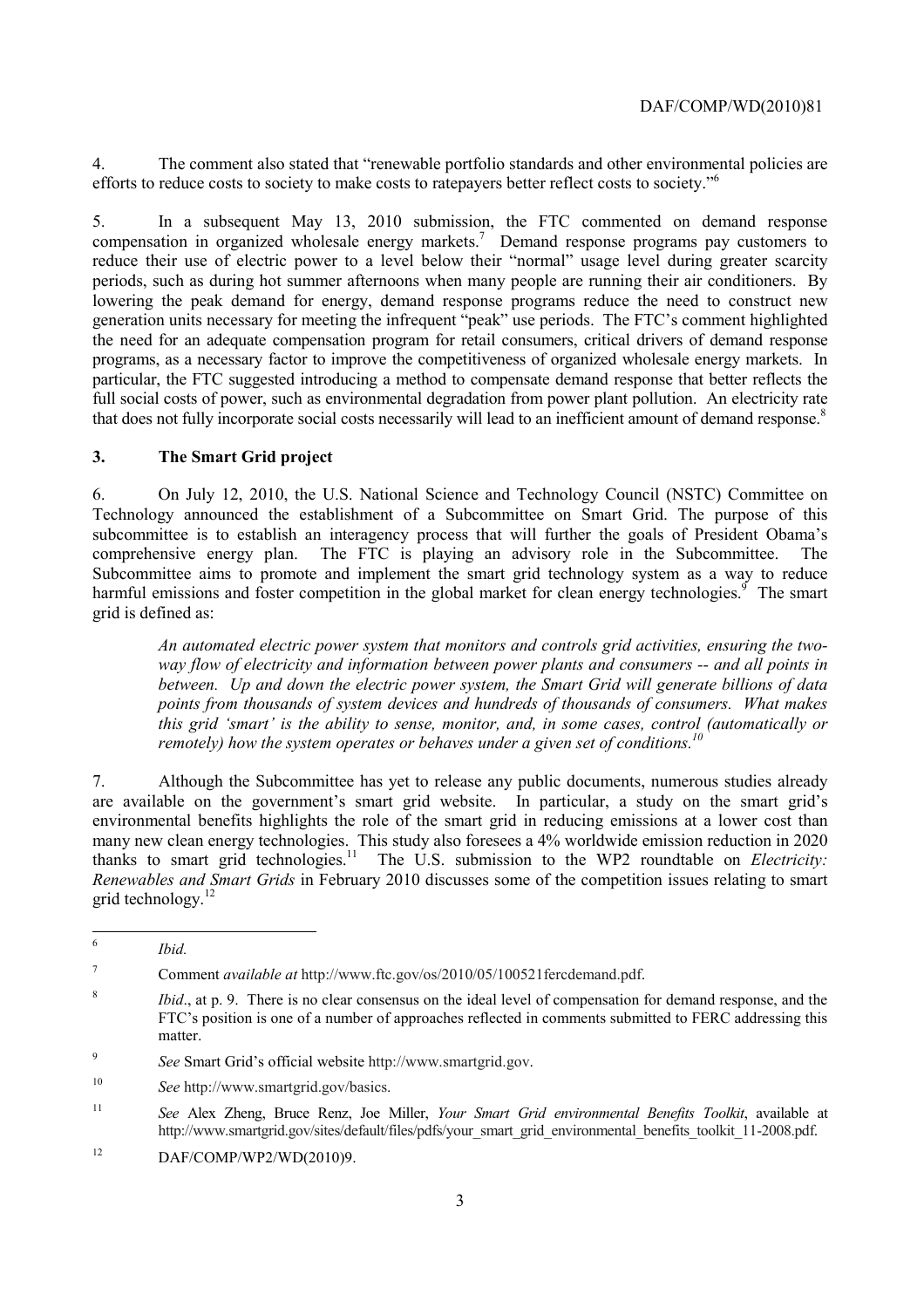## **4. Comments on competitive effects of energy conservation standards for appliances**

8. The Energy Policy and Conservation Act (EPCA), 42 U.S.C. §6291 *et seq.*, authorizes the Department of Energy (DOE) to establish energy conservation standards for a number of appliances, where DOE determines that those standards would be technologically feasible, economically justified, and result in significant energy savings. The EPCA provides that before the Secretary of Energy may prescribe a new or amended energy conservation standard, the Secretary shall ask the Attorney General to make a determination of "the impact of any lessening of competition … that is likely to result from the imposition of the standard."13 The Attorney General's general responsibility for responding to requests from other government departments about the effect of a particular government program on competition has been delegated to the Assistant Attorney General for the Antitrust Division. 28 CFR  $\S$  0.40(g).

9. In conducting its statutory analysis, the Antitrust Division examines whether a proposed standard may lessen competition. In addition to harming consumers directly through higher prices, these effects could undercut the ultimate goals of the legislation.

10. In accordance with the EPCA, over the last 30 years DOJ has written DOE over a dozen such letters relating to proposed energy conservation standards for appliances, some of which have identified competitive problems with the standards. For example, DOE's 1997 final rule instituting room air conditioner energy conservation standards<sup>14</sup> noted that although DOE had simultaneously considered standards for many other products, it did not propose rules for appliances where "the evidence indicates that anticompetitive effects could result" from some of the standards it had considered. DOE's notice cited DOJ's letter of September 16, 1994, which pointed out those competitive problems. DOE subsequently introduced standards for most of those products, taking into account DOJ's comments. In a more recent example, a 2010 DOJ letter to DOE discussing a proposed standard for residential water heaters noted that only three manufacturers currently marketed products in certain categories. Given the substantial capital investment and research and developments costs associated with meeting the proposed standards, competition could be reduced even further, and DOJ urged DOE to consider the possible impact on competition in determining the final standards.<sup>15</sup>

## **5. Emissions permit trading schemes, carbon offset programs, and renewable energy certificates**

of regional or local programs cover greenhouse gas emissions as well as other air and water pollutants. 11. The United States does not currently impose mandatory permits for greenhouse gas emissions at the national level. However, one national program addresses sulfur dioxide (SO**2**) emissions, and a number The U.S. antitrust agencies have had limited involvement with emissions trading issues. That involvement is briefly described below, including some consumer protection issues.

## *5.1 The Acid Rain program*

(EPA) as part of the 1990 Amendments to the Clean Air Act (CAA), addresses  $SO_2$  emissions in the 48 contiguous states using a cap-and-trade program, and focuses on emissions from the electric power sector. 12. The Acid Rain Program, which is administered by the U.S. Environmental Protection Agency The first phase of the program started in 1995 and allocated allowances (*i.e.*, permits) to utility companies

 $13$ Section  $325(0)(2)(B)(I)$  of the EPCA, 42 U.S.C. §6295.

 $14$ 62 FR 50,122.

<sup>&</sup>lt;sup>15</sup> 75 FR 20,235.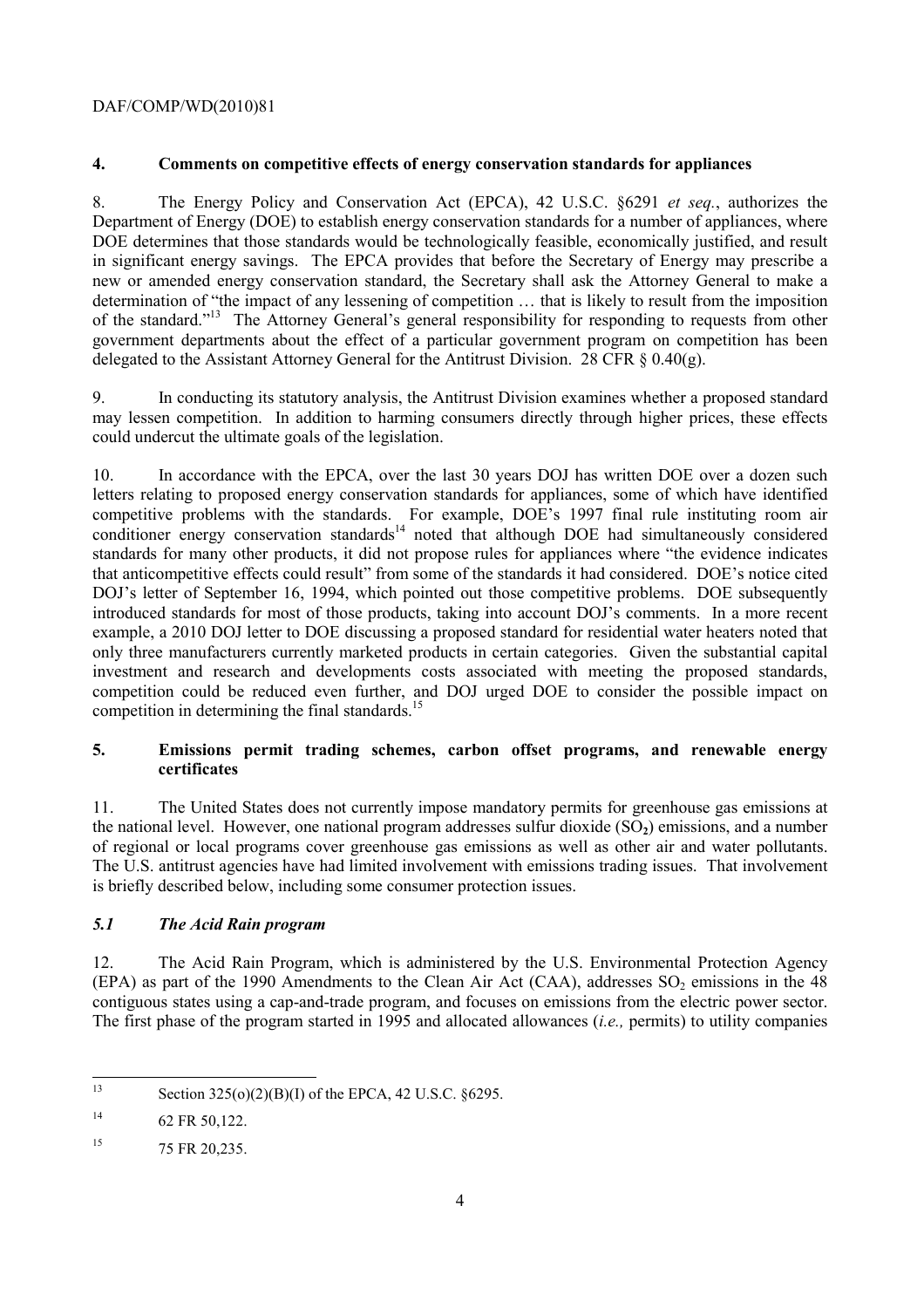that operated the larger, higher emitting plants, based on historical data and a defined formula.<sup>16</sup> The are tradable and can be bought or sold by anyone, including individuals and companies that are not allows sources of SO<sub>2</sub> that are not required to participate in the program to opt-in and receive allowances. second phase of the program started in 2000 and tightened the overall emission caps at the larger plants and set new restrictions at many smaller plants (generally covering all units larger than 25 MW). Along with the allocated permits, the EPA auctions a small portion  $(2.8\%)$  of allowances annually. There are two auctions conducted each year: a spot auction for permits that can be used that year, and an advance auction, to allow planning (*e.g.,* new plant construction, expansion of existing facilities), for permits that can be used starting 7 years after the auction date (although they can be traded before then). All of the allowances regulated. The allowances can be banked for use in future years. There is also an opt-in program that During the first 11 years of the program, annual  $SO<sub>2</sub>$  emissions from U.S. sources decreased by more than 40 percent.<sup>17</sup> By using a flexible, market-based mechanism, significant emission reductions were achieved at a fraction of the anticipated cost. Ex-post analysis of the program estimates annual benefits of the program in 2010 at \$122 billion and costs for that year at \$3 billion, a 40-to-1 benefit/cost ratio.<sup>18</sup>

13. In 2003, EPA began to administer the NOx Budget Trading Program under the NOx State Implementation Plan, also known as the "NOx SIP Call." The NOx Budget Trading Program (NBP) was a market-based cap and trade program created to reduce emissions of nitrogen oxide (NOx) from power plants and other large combustion sources in the eastern United States.

## *5.2 Regional, state, and local permit schemes*

 14. In 1994, the South Coast Air Quality Management District (AQMD) in southern California set up the Regional Clean Air Incentives program (RECLAIM), which regulates  $SO_2$  and  $NO<sub>x</sub>$  emissions in that region.<sup>19</sup> The program began with a focus on facilities that emitted four or more tons of SO<sub>2</sub> or NO<sub>x</sub> per year. In RECLAIM, each firm receives trading credits equal to its annual emissions limit. The limits are based on past production and existing rules and control measures. Each year the number of credits is reduced. The credits are annual and can be bought and sold within the year they are issued. Firms can sell any credits that they have beyond their actual emissions.

15. The State of Illinois adopted the Emissions Reduction Market System (ERMS) for volatile organic compounds in the Chicago area.20 The program went into effect in 2000 and focuses on major stationary sources that produce volatile organic compounds in the Chicago area; major sources are defined as sources that have baseline volatile organic compound emissions of 10 tons per "Ozone Season" (May 1 through September 30). The program issues trading units based on historical emissions, reduced by

 of allowances issued to units each year. 16 For the first five years of the program, the allowances were allocated at an emissions rate of 2.5 pounds of SO<sub>2</sub>/mmBtu (million British thermal units) of heat input, multiplied by the unit's baseline mmBtu (as prescribed by Title IV of CAA). After 2000 the formula allowed 1.2 pounds of  $SO_2/mm$ Btu of heat input, multiplied by the unit's baseline. Beginning in 2010, the CAA places a cap at 8.95 million on the number

<sup>17</sup> See Napolitano et al. (2007), "The U.S. Acid Rain Program: Key Insights from the Design, Operation, and Assessment of a Cap-and-Trade Program" The Electricity Journal 20(7): 47-58, *available at*  http://www.epa.gov/airmarkt/resource/docs/US%20Acid%20Rain%20Program\_Elec%20Journal%20Aug %202007.pdf.

<sup>&</sup>lt;sup>18</sup> Lauraine G. Chestnut and David M. Mills, "A Fresh Look at the Benefits and Cost of the US Acid Rain Program," Journal of Environmental Management, Vol. 77, Issue 3 (November 2005), 252-266. Year dollars are 2000.

<sup>19</sup> <sup>19</sup>*Available at* http://www.aqmd.gov/reclaim/reclaim.html.

<sup>20</sup>*Available at* http://www.epa.state.il.us/air/erms/.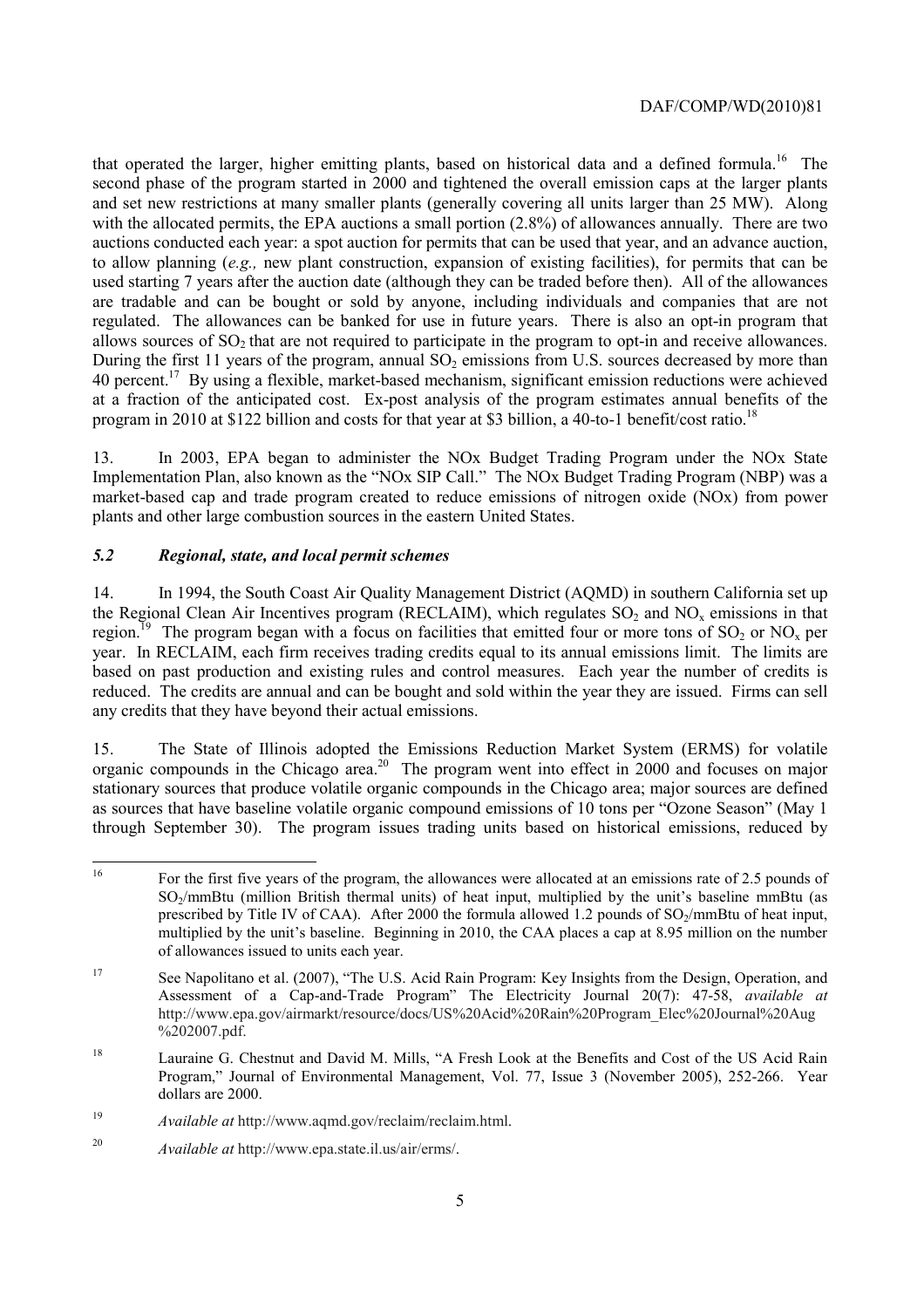a reconciliation period. The ERMS also has an account of trading units that can be bought if a firm cannot approximately 12%. The program is seasonal, such that firms must hold enough trading units to cover their emissions solely during this period. Permits can be bought and sold or banked for the following season. The trading units can be bought and sold from October 1 until December 31 during what is called buy trading units on the open market.

 regulated area, thereby enabling the polluters to avoid regulation. The RGGI's member states thus are 16. The Regional Greenhouse Gas Initiative (RGGI) is a regional  $CO<sub>2</sub>$  cap and trade program in the northeastern U.S.<sup>21</sup> and covers fossil fuel-fired power plants that generate 25MW or more each year. The program commenced in 2009 and applied a regional cap on emissions which will continue to be reduced by 2.5 percent each year from 2015 to 2018. The program has three year compliance periods, meaning that at the end of each period the regulated plant must have an allowance for each ton of  $CO<sub>2</sub>$  that was emitted over the preceding three years. The majority of the allowances are distributed through auctions, which are held quarterly by each participating State. The allowances are tradable and can be banked. Given its regional nature, the RGGI recognizes the potential for emissions "leakage," which occurs when polluters move outside of the regulated area while still providing the service that produces the pollution to the encouraged to monitor for possible leakage. The program also allows greater flexibility through offsets, enabling a limited number of greenhouse gas emission reduction projects outside the electricity sector to count towards compliance towards the program.

17. Although some of these programs have been in place for a number of years, there has been no evidence of permit market manipulation. At least one empirical study on the effects of banking in the Acid Rain Program found that the amount of banking during the first eight years of the program was efficient.<sup>22</sup>

18. The EPA's experience with the Acid Rain Program provides a good model for implementing a cap-and-trade program and has greatly influenced the development of other cap and trade programs both in the U.S. and abroad. The Program provides clear and strong incentives along with simple rules. It also uses information technology to collect large amounts of data that is made available to stakeholders, including the public. This allows for multiple levels of assessment to measure progress of the program. A 2007 EPA study<sup>23</sup> of the Acid Rain Program listed "key lessons" about effective design and operation of cap-and-trade programs in the U.S., including:

- Clear, comprehensive legislation makes it easier to implement the program and minimizes legal challenges that can introduce uncertainty, delays, and additional costs;
- A solid, but adaptable, program foundation is a substantial benefit, allowing room for new information, practices, and technologies;
- Flexibility in compliance approaches streamlines the decision-making process, fosters innovation, opens new compliance alternatives, and creates competition among emission reduction options, thereby reducing compliance costs—and lower costs make it possible to seek greater environmental protections where necessary;
- Accountability is a prerequisite for flexibility -- regulated sources must be held accountable for accurately measuring and reporting all emissions, and complying with program requirements;
- Clear, simple rules are easier and less costly to implement; complexity may be required in some cases, but should be minimized whenever possible;

 $\overline{a}$ 

<sup>21</sup>*Available at* http://www.rggi.org/

<sup>22</sup> Ellerman, A.D., and J.-P. Montero (2007), *The Efficiency and Robustness of Allowance Banking in the U.S. Acid Rain Program*. The Energy Journal 28: 47-71.

 $23$ See note 2 above.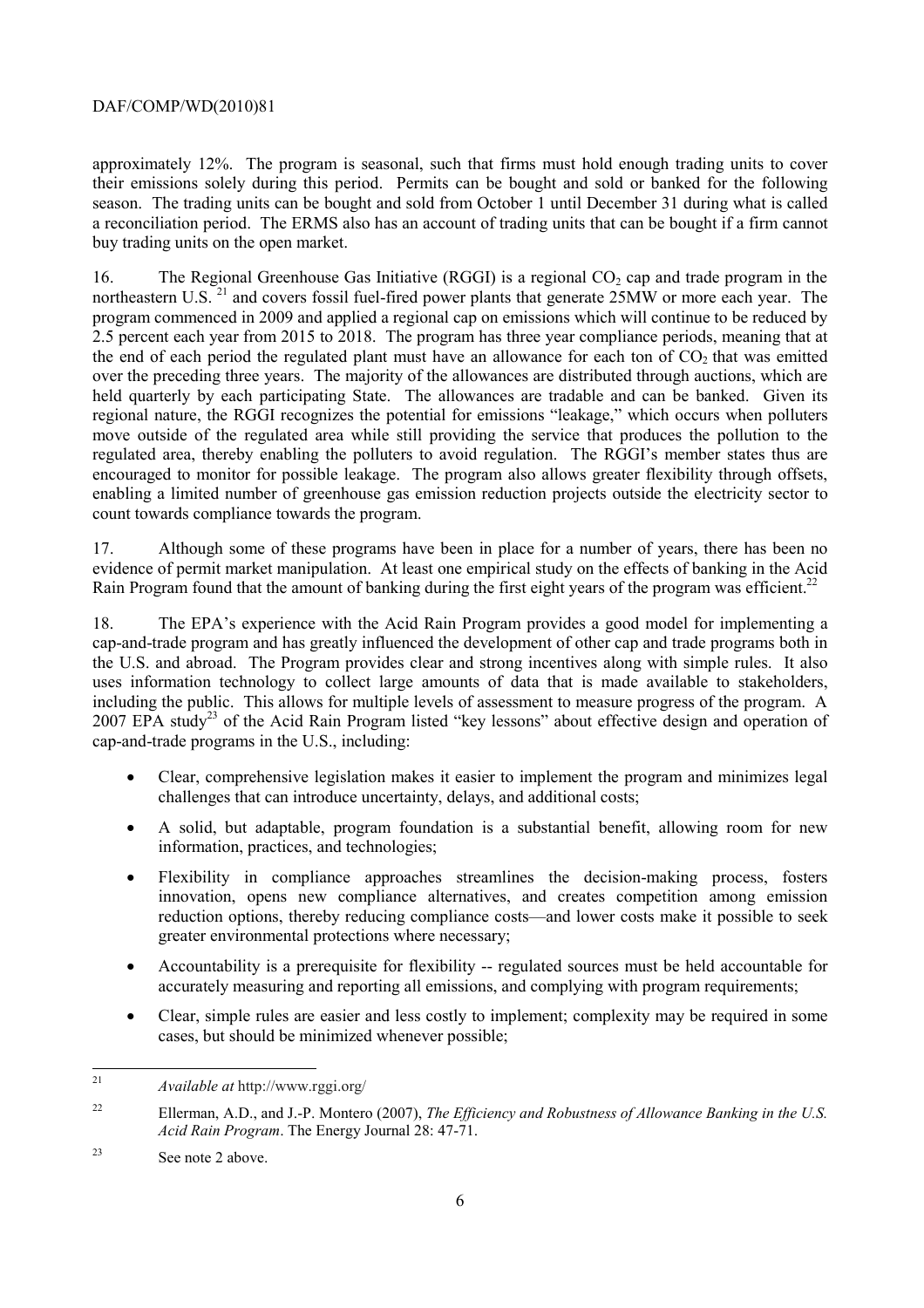- Clear and strong incentives can encourage better monitoring and improve compliance with allowance holding requirements;
- Regulators can create a cooperative relationship with industry by focusing on results and assisting regulated sources in complying with program requirements;
- Cap-and-trade programs can provide cost-effective, broad, regional reductions of air pollution and should complement efforts to attain and maintain local air quality;
- • Transparency of data and program operation provide an additional level of scrutiny to verify enforcement and encourage compliance, and inform stakeholders, including the public, about the program and its results; and
- Assessment is an important tool to measure progress toward the goal of the program.

## *5.3 Carbon offsets and renewable energy certificates*

19. As noted above, the United States has not established a mandatory federal program for greenhouse gas emission permits, and consequently does not have a market in which Federal emission permits are being traded. It does, however, have a voluntary market for renewable energy certificates (RECs) and instruments that aim to reduce greenhouse gas emissions. REC markets are largely driven by State initiatives requiring a certain level of renewable energy, but also have a voluntary component and fulfill the broader national market demand for renewable energy.<sup>24</sup>

 20. **Carbon Offsets.** Carbon offsets are credits or certificates representing the right to claim responsibility for greenhouse gas emission reductions, resulting typically from individual projects. To be credible, credits should only be issued for reductions that would not have occurred in the absence of the program (i.e., they should be additional). For example, a carbon offset provider might develop a project to install a landfill methane collection system or plant trees in an effort to reduce greenhouse gasses and, in turn, will sell the emission reduction credits to interested parties once they have been verified and certified by the regulator or an accredited third party. By acquiring these greenhouse gas reduction credits, purchasers, including individuals, businesses, and governments, seek to reduce their "carbon footprint" or to become "carbon neutral." Offsets help these organizations and individuals fulfil environmental goals and provide a basis for their advertising claims (*e.g.*, "our coffee is carbon neutral").

 electricity they buy as renewable and lessen their carbon footprint. The REC market, therefore, helps 21. **Renewable Energy Certificates.** In the United States, retail electricity customers can support renewable energy by purchasing either renewable electricity or renewable energy certificates. Under the first approach, consumers purchase renewable energy through traditional electricity contracts with their local utility or power provider, in areas in which such energy is sold. Such energy is often more expensive than conventional energy; consequently, consumers usually pay a premium for it. Generators can recover some of this premium by splitting their output into two products: the electricity itself, and certificates representing the renewable attributes of that electricity. Under this second approach, generators sell their electricity at market prices applicable to conventionally produced power, and then charge for the electricity's renewable attribute separately by selling certificates to brokers and retailers for resale to individuals and organizational purchasers across the country who use them to characterize the conventional renewable energy generators by expanding the number of potential renewable energy purchasers, possibly avoiding transmission costs associated with traditional contracts, and helping to ameliorate supply and demand problems associated with the intermittent operation of some renewable energy facilities *(e.g.*, solar power facilities).

 $\overline{a}$  24 The following summary is based on the Federal Register Notice of the FTC's January 8, 2008 workshop on the marketing of carbon offsets and renewable energy certificates (*available at*  http://www.ftc.gov/os/2007/11/P954501carbfrn.pdf).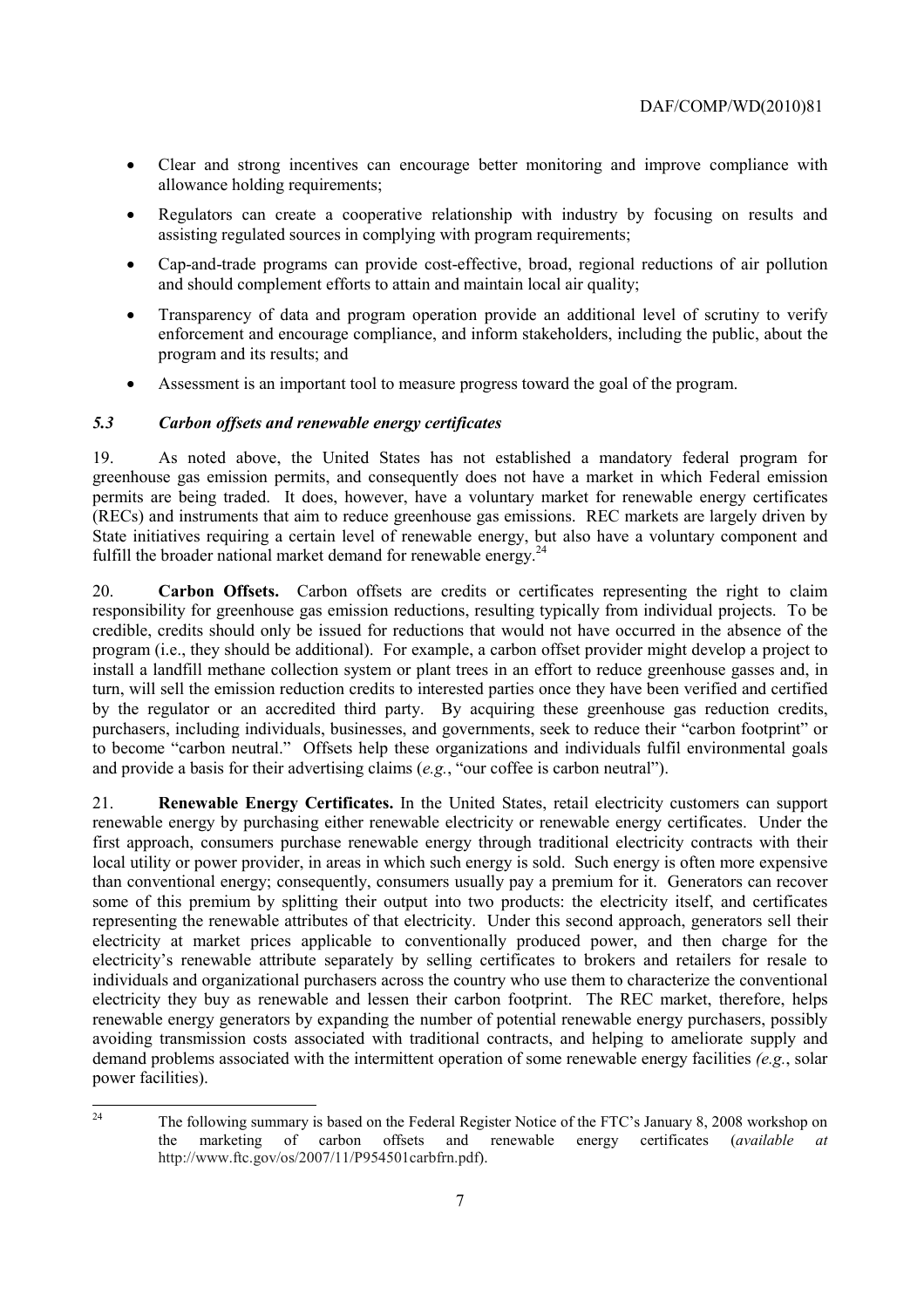from renewable sources. Since purchasing renewable energy directly is not always practical, most states 22. Because there is no Federal mandate for renewable electricity in the United States, the interstate market for RECs is largely voluntary.<sup>25</sup> RECs do, however, play a role in mandatory markets as well. For example, many states require electricity providers to purchase a minimum percentage of their electricity allow providers to meet their quotas through the purchase of RECs.

23. Where carbon offsets and RECs are not generated to meet regulatory targets, they are bought and sold in voluntary markets, which are growing rapidly.<sup>26</sup> In these voluntary markets, no federal agency currently has a comprehensive oversight role. In the absence of national regulation, voluntary third-party certification programs have arisen, and more are under development, to help reduce inappropriate practices and provide guidance to marketers through the development of industry standards.

24. An August 2008 United State Government Accountability Office Report on Carbon offsets found that:

 *increase administrative costs, and stifle innovation… Including offsets in regulatory programs to limit greenhouse gas emissions could also lower the cost of compliance….However… concerns "Increased federal oversight of the U.S. voluntary market [for carbon offsets] could enhance the market's transparency and improve consumer protection, but may also reduce flexibility, about the credibility of offsets could compromise the environmental integrity of a compliance system."27* 

## *5.4 U.S. Agency activity in this field*

25. The US Department of Justice Antitrust Division has been a long time proponent of market-based solutions in regulatory contexts, including in emissions trading. In particular, the Division has encouraged the auctioning of permits in situations as far back as the 1986 EPA phase-down of the use of asbestos, $^{28}$ and was involved in planning for the Acid Rain Program in the 1990s.

26. The Federal Trade Commission is currently reviewing its environmental marketing guidelines, also known as the Green Guides.<sup>29</sup> Last updated in 1998, the Green Guides outline general principles for all environmental marketing claims and provide specifics about certain green claims, such as degradability, compostability, recyclability, etc.

27. As part of its Green Guides review process, the FTC held a January 8, 2008 workshop on the marketing of carbon offsets and renewable energy certificates (RECs)<sup>30</sup> as detailed in a Federal Register

27 *Id.* 

 25 RECs can play a role as carbon offsets for compliance, and emerging State and regional programs are actively considering offsets as a key component to achieving emission reduction targets.

<sup>26</sup> 26 See United State Government Accountability Office, "*Carbon Offsets: The U.S. Voluntary Market is Growing but Quality Assurance Poses Challenges for Market Participants*" (Report to Congressional Requesters, August 2008), *available at* http://www.gao.gov/new.items/d081048.pdf.

<sup>28</sup> 28 Comments of the United States Department of Justice on Asbestos; Proposed Mining and Import Restrictions and Proposed Manufacturing Importation and Processing Prohibitions, EPA Docket OPTS-52036 (June 30, 1986).

<sup>29</sup> See http://www.ftc.gov/green,

<sup>30</sup> See http://www.ftc.gov/bcp/workshops/carbonoffsets/index.shtml.